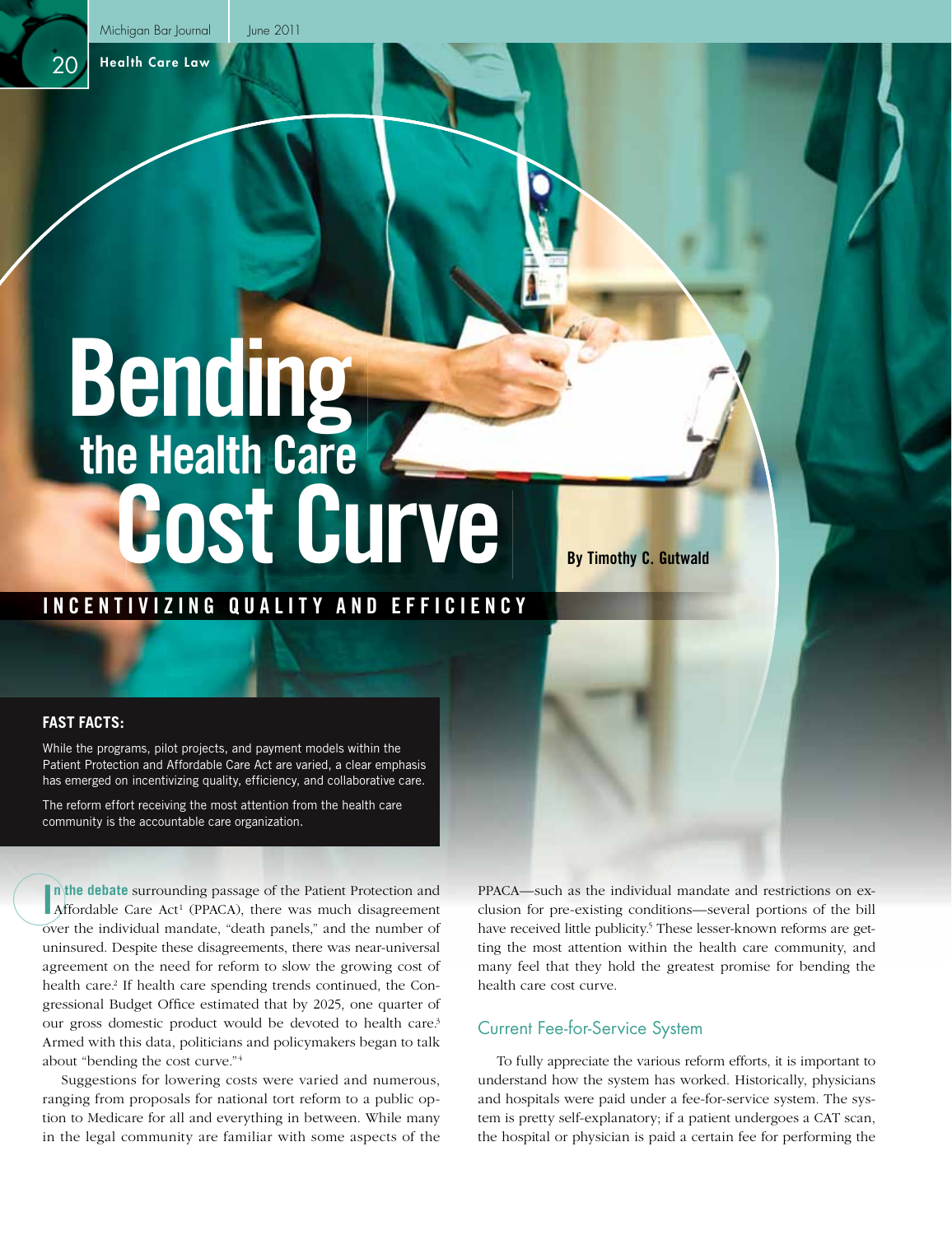scan and a fee for interpreting the scan.<sup>6</sup> It is a simple, straightforward concept with which most people, particularly lawyers, are familiar. Over the last few decades, there has been a steady movement away from this system through the incorporation of diagnosis-related groups, bundled payments, and per diem fees for hospitals. With diagnosis-related groups, certain conditions are paid with a lump sum intended to compensate the provider for all the care the provider offers related to the treatment of that condition.

If the fee-for-service system is easy to understand, so are the incentives it creates. Many commentators have correctly noted that the present system encourages health care providers to offer more and more costly treatments, not just those that are effective or cost-effective.<sup>7</sup> Studies showing overuse of invasive and expensive procedures like coronary artery bypass and pacemakers are often cited as evidence of the problematic incentives built into the fee-for-service system.<sup>8</sup>

This is not to say that physicians or hospitals try to keep people sick or knowingly provide unnecessary care. The specter of medical malpractice lawsuits, governmental audits, and medical ethics would quickly put an end to such attempts.<sup>9</sup> However, the fee-for-service system offers little motivation to improve quality or efficiency or provide services that have a low profit margin.<sup>10</sup> In addition to the problematic incentives, the risk of rising costs and inefficiencies under the fee-for-service system falls largely on the government and private insurers rather than patients or physicians. Increased inefficiency and more expensive treatments simply lead to more money paid by insurers, both government and private, to physicians and hospitals.

# Cost-Saving Measures in PPACA

Recognizing the incentives that the fee-for-service system places on rising costs and who shoulders that risk is essential to understanding the recently enacted reform efforts. Looking at the major reform efforts found in the PPACA, it is clear that legislators and policymakers sought to continue the movement away from the fee-for-service system and replace it with one that incentivizes improvements in quality and efficiency. The various reform measures also seek to shift the risk of rising costs from insurers to physicians and hospitals. By continuing to alter the incentives and risk built into the system, reformers hope to finally bend the cost curve.

#### Quality Control Measures

A recurring area of emphasis in the PPACA is the importance of measuring and improving the quality of care. While quality improvement has been steadily growing in importance since the 1999 Institute of Medicine report "To Err is Human" (the Centers for Medicare & Medicaid Services boasts that it has 375 quality measures in place), the PPACA increases this focus.<sup>11</sup>

Under the PPACA, quality measures will not only be reported, but will increasingly become tied to payment. For example, by 2012 a value-based purchasing program will be in place that will make incentive-based payments to hospitals that meet certain performance standards for five specific conditions.<sup>12</sup> Under a similar program, the government will collect data on certain hospitalacquired conditions and readmission rates. Hospitals will not only be rewarded for meeting quality standards, but will also see reductions in payments for failure to meet minimum quality measurements.13 The hope is that these reform efforts bend the cost curve by eliminating procedures that have not been shown to improve outcomes and by creating a healthier patient population.

#### Medical Homes

Another significant reform was the creation of the Center for Medicare & Medicaid Innovation (CMMI), which aims "to produce better experiences of care and better health outcomes for all Americans and at lower costs through improvements."14 The CMMI has been given \$15 billion to spend by 2019 on projects and health care delivery models aimed at improving the quality of care and lowering costs.15

Hospitals will not only be rewarded for meeting quality standards, but will also see reductions in payments for failure to meet minimum quality measurements.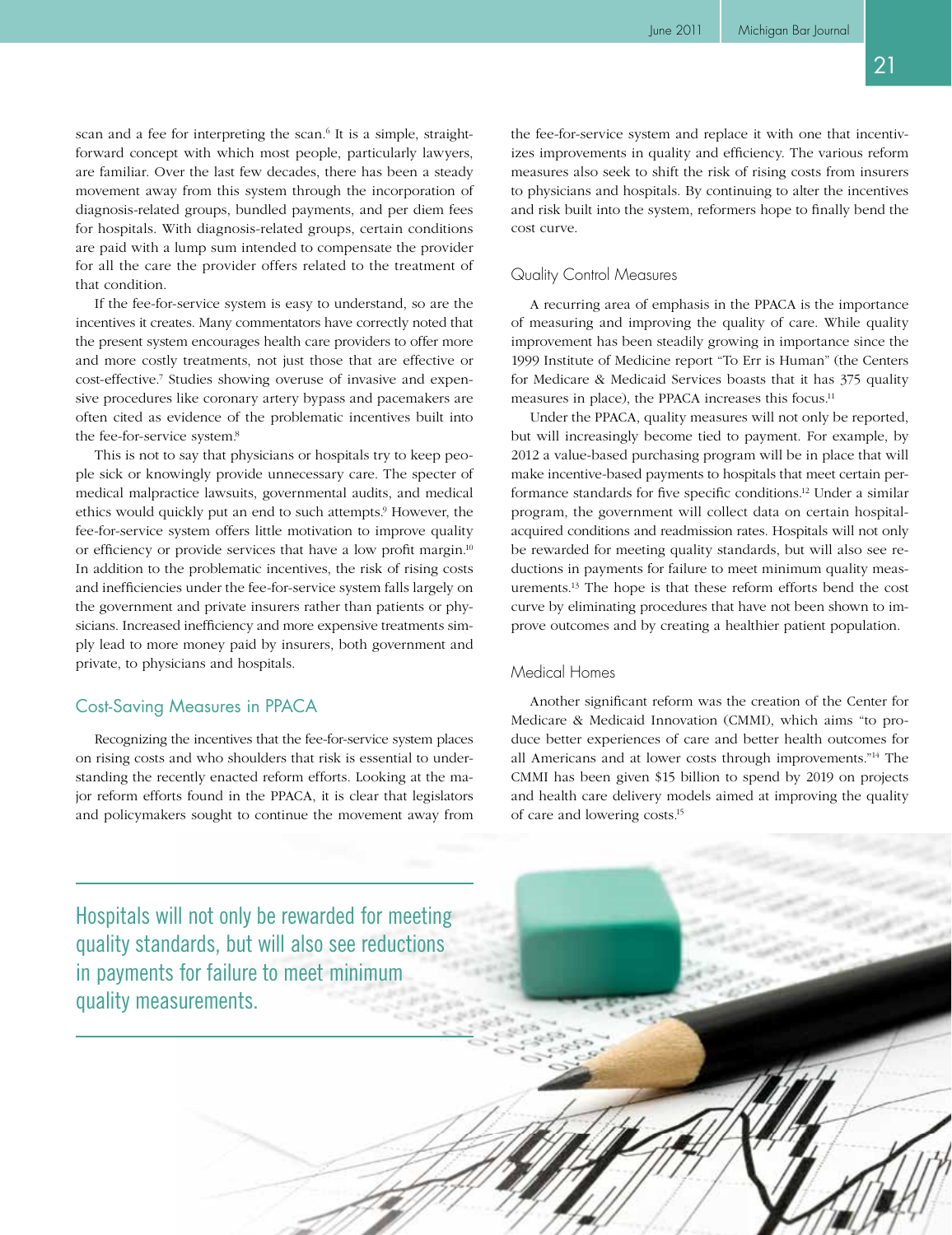#### Health Care Law - Bending the Health Care Cost Curve

One model set to receive government funding is the patientcentered medical home. While not universally defined, medical homes involve patients having close contact with a primary-care clinician, whether a physician, nurse practitioner, or physician assistant. Medical homes also rely heavily on developing technology such as electronic medical records and health information exchanges, which allow for improved integration between clinicians and increased involvement with patients. The idea behind medical homes is to improve the primary-care system and provide better preventative care, keeping patients out of doctors' offices and hospitals.<sup>16</sup>

Medical homes have already been implemented in many parts of the country, and several studies have demonstrated their effectiveness in reducing costs. A two-year study of a 10,000-patient, Seattle-based medical home showed a savings of \$1.50 for every \$1 invested into the system, driven by a 29 percent reduction in emergency department visits and a 6 percent reduction in hospitalizations.17 Another review showed that medical homes increased patient satisfaction, improved outcomes, and decreased errors,<sup>18</sup> while a separate review of 33 studies was slightly less positive, finding moderate support for the position that medical homes improved health outcomes.19

Some of the savings of medical homes is driven by increased reliance on physician assistants and nurse practitioners, and patients should be aware that they may see their physicians less often. Savings and improved quality are also heavily dependent on a compliant patient population. The risk of patient noncompliance is borne by physicians who, despite their best efforts, may be unable to meet quality measures if patients fail to follow treatment plans or ignore recommendations regarding lifestyle choices.

#### Accountable Care Organizations

The reform effort receiving the most attention from the health care community and that may hold the greatest hope for bending the cost curve is the accountable care organization (ACO). Part of the new Shared Savings Program, ACOs are a new government payment system, not an experimental project or pilot program.20 They are rapidly spreading across the country as hospitals and physicians attempt to get out in front of the new payment methodologies in the PPACA.

Despite the lack of a universal definition, ACOs are generally understood to consist of a group of providers—primary care providers, specialty providers, physician groups, hospitals, or some combination thereof—who are jointly responsible for the overall care of a group of patients. Among the relatively vague requirements placed on ACOs is that they include enough primary-care providers to support 5,000 beneficiaries.<sup>21</sup> ACOs receive a shared savings bonus from the government if they meet certain quality standards and cost-savings goals.<sup>22</sup> If they fall short of these standards, not only will ACOs lose the bonus, but, depending on how they are formed, they may also see a reduction in payments.

Like the reform efforts previously discussed, ACOs seek to bend the cost curve by changing the incentives created by the curUtilizing new technology, ACOs will be better equipped and more motivated to collaborate, provide patients with more cohesive treatment plans, reduce duplicative treatments and tests, and identify effective treatments.

rent system. Rather than reward expensive and frequent treatment, the ACO system rewards health care providers that successfully reduce costs and improve quality of care. Under the new payment methodology, providing quality care will benefit ACOs in two ways. First, they will be rewarded for meeting certain quality standards. Second, providing quality care will likely result in a healthier patient population, allowing ACOs to cut costs and entitling them to a shared savings bonus. ACOs also alter the risk allocation in the present system by placing some of the risk of rising health care costs on physicians. If providers are unable to meet spending goals, they will miss out on their shared savings bonuses.

Importantly, ACOs will also address the problem of patients receiving fragmented care from providers that know little or nothing about what the other providers are doing. Utilizing new technology, ACOs will be better equipped and more motivated to collaborate, provide patients with more cohesive treatment plans, reduce duplicative treatments and tests, and identify effective treatments.

#### A Word of Caution

Many people believe medical homes and ACOs hold great promise for reducing health care costs, but skeptics remain. One basic criticism of the medical home and ACO models is that, in many circumstances, providers will still be rewarded for increasing the volume of clinical services and focusing on expensive and profitable treatments. It is unclear whether the prospect of a shared savings payment will be sufficient to change the behavior reinforced by the longstanding fee-for-service system. Additionally, while *providers* in an ACO will share some risk for rising health care costs and have incentives to seek more efficient and less expensive treatments, no such incentive exists for *consumers*. Patients will also be free to seek treatment from providers outside of the ACO but the cost will be attributed to the ACO, making it difficult to meet spending goals.

ACOs and other payment models will also have to navigate legal obstacles. When hospitals, hospital systems, and large physician groups form an ACO, they will have to be wary of running afoul of antitrust laws.<sup>23</sup> ACOs will also have to structure themselves in such a way that shared savings bonuses do not violate laws against physician self-referrals. ACOs will also face significant initial capital investment to acquire the necessary technology, facilities, and clinical personnel to report quality data, meet quality requirements, and care for the minimum 5,000 patients.<sup>24</sup>